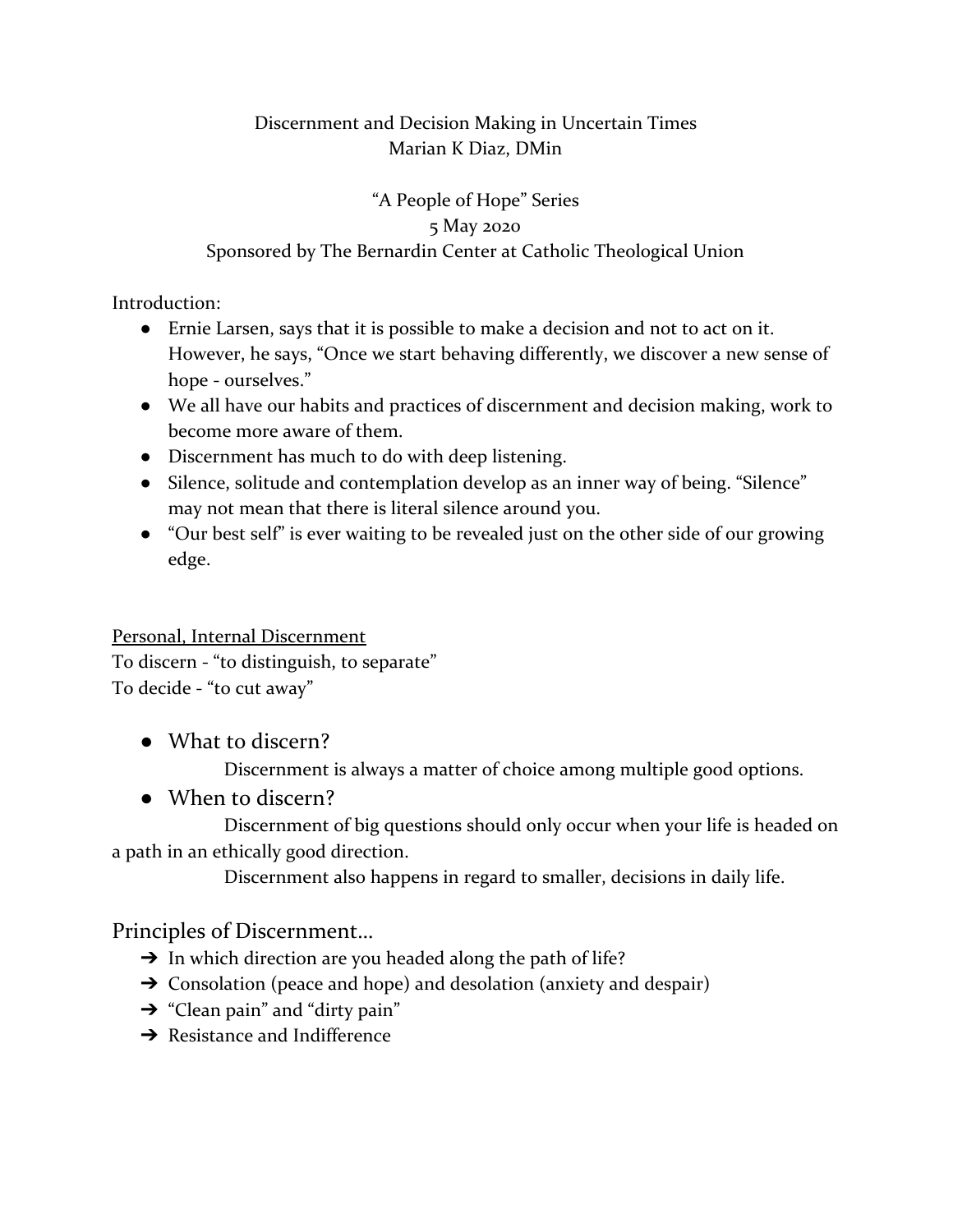Methods for the discernment of big questions

- 1. Pros and cons...
- 2. Facing death…
- 3. I would tell my friend…
- 4. Examen of conscience

When Deciding...

- Consider/live into one side for a time. Do you have a sense of peace, hope and freedom?
- Consider/live into the other side for a time. Do you have a sense of peace, hope and freedom?
- Make a tentative choice. Pray for confirmation.
- Make the decision. Pray for confirmation.
- If there is no deep peace, back up. If you do not experience peace with your decision, postpone the decision or choose to stay on your current path. If at all possible, do not act in the midst of desolation.

Five areas of refinement for discernment and decision making in a time of uncertainty:

- 1. Our personal or individual discernments impact other people and we need to take this into consideration as we discern and make decisions.
- 2. Return to our internal sense of wisdom and interior listening and becoming more explicit about the multiple values that we hold and by which we make decisions.
- 3. Remember the distinction between "clean pain," normal feelings of grief and anger due to loss or hard feelings in general, and "dirty pain" which is added stress and anxiety due to having "clean pain."
- 4. Listen to *this* time, to this context
- 5. Explore, develop and practice approaches to communal discernment and decision making

(This list was mentioned in the Q and A.)

Principles of Decision Making, by Earnie Larsen from *Change is a Choice*

- 1. Nothing is different until you make a decision.
- 2. When you're ready to make a decision, you'll make it, and not before.
- 3. Be willing to ask the difficult questions.
- 4. It is possible to accumulate data forever.
- 5. It is possible to make a decision and not act on it.